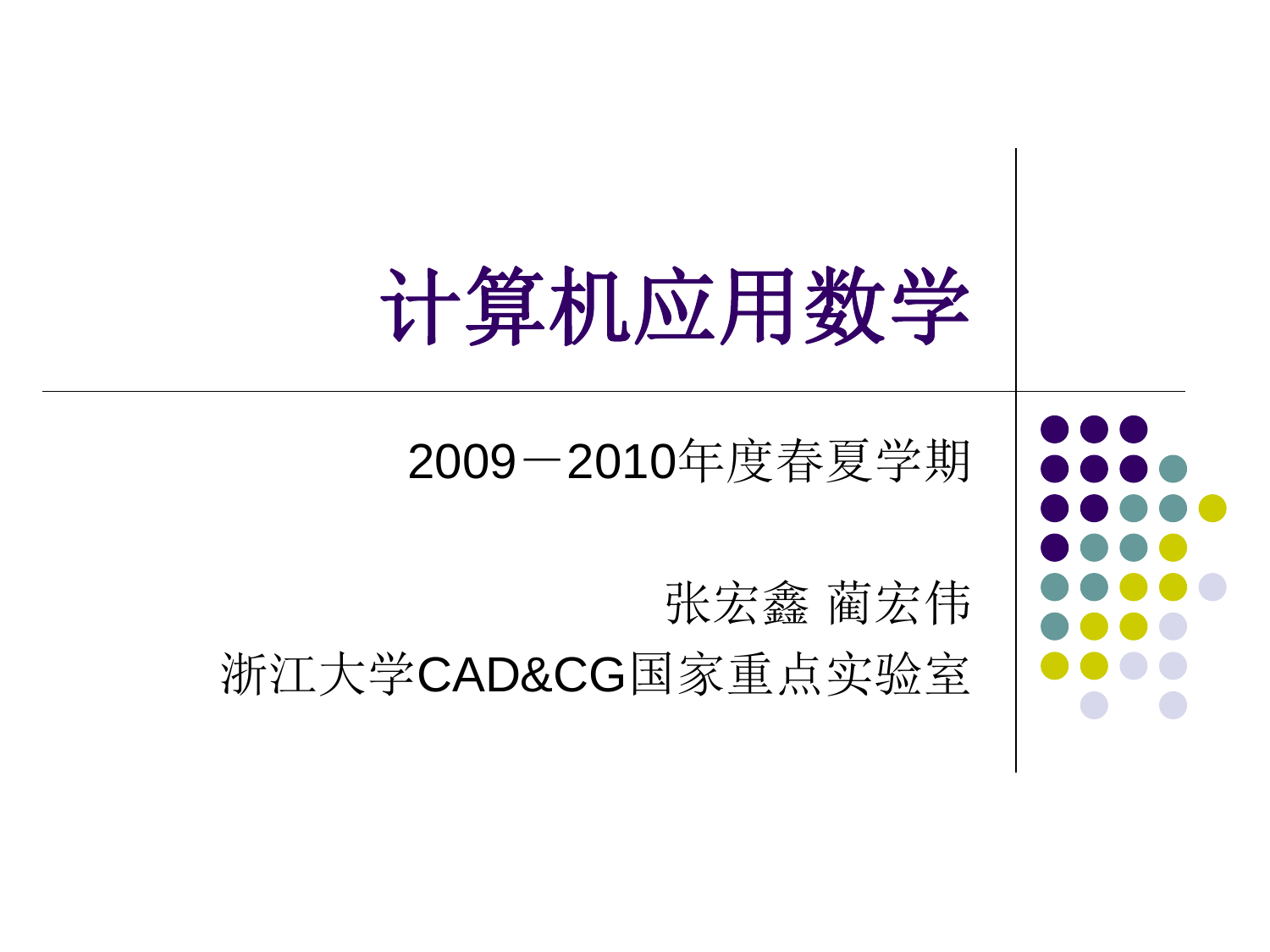### 课程概况



- 主讲教师: 张宏鑫, 蔺宏伟
- 英文名称: Applied Mathematics for Computer Science
- 课程性质: 博士生必修课 适应专业: 计算机科学与工程
- 学时学分: 64学时 4学分 教学方式: 授课结合讨论
- **开课学期**: 春夏学期
- 考试方式: 课程论文 + 平时考查 + 考试
	- 春季: 70% 30% 夏季: 30% 30% 40% (待定)
- 上课时间: 玉泉曹光彪西楼多媒体教室202
- 上课地点: 每周周四晚上1-4节(6:30PM-9:30PM)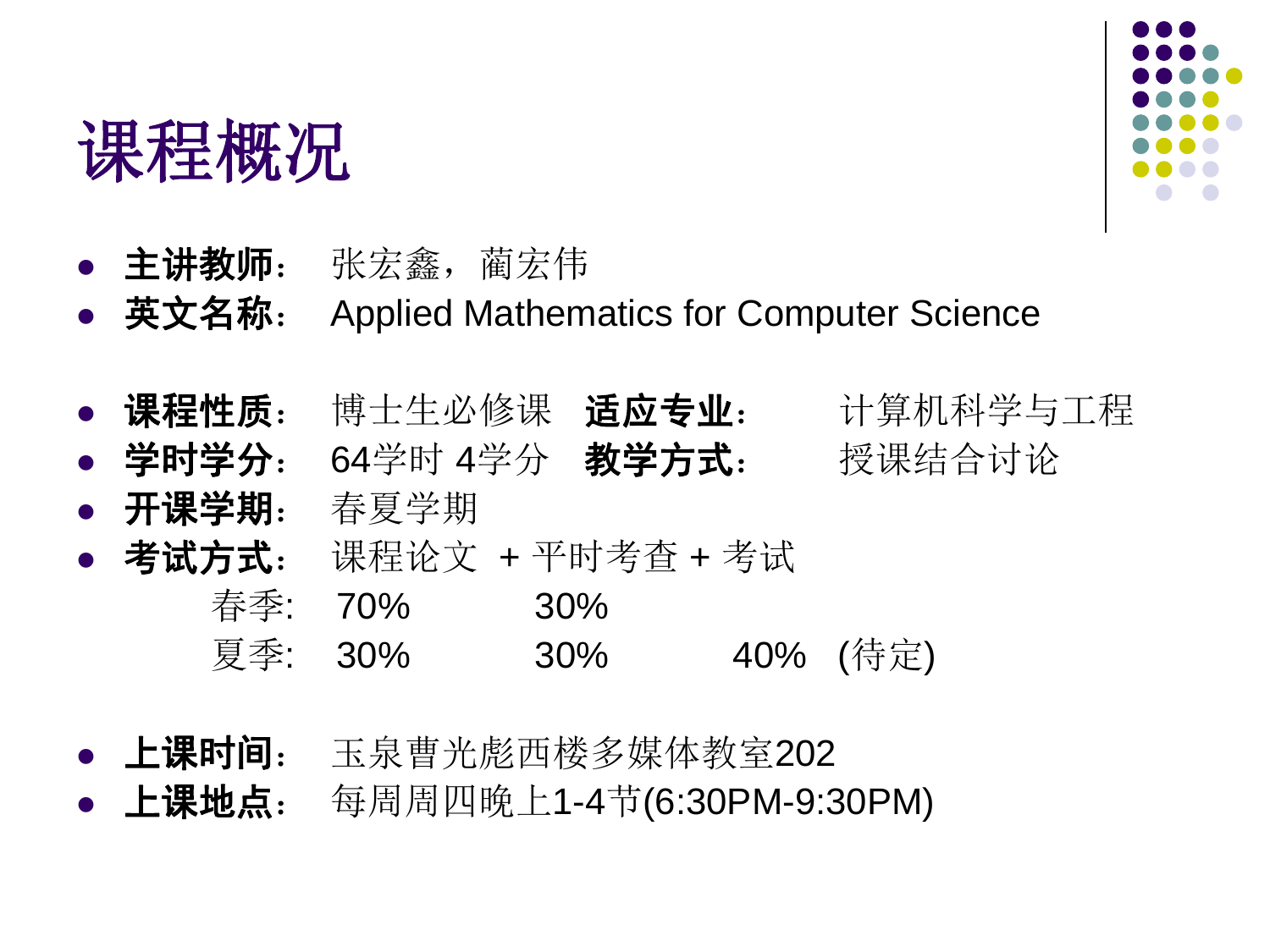## 任课教师简介:张宏鑫

- 研究:几何造型、计算机图形学、计算机动画
- 简历:浙江大学CAD&CG国家重点实验室副教授
- 2002年于浙江大学应用数学系获理学博士学位
- 联系方式
	- 电话: 0571-88206681/2/3-518
	- 传真: 0571-88206680
	- 邮件: zhx@cad.zju.edu.cn
	- 主页: http://www.cad.zju.edu.cn/home/zhx/

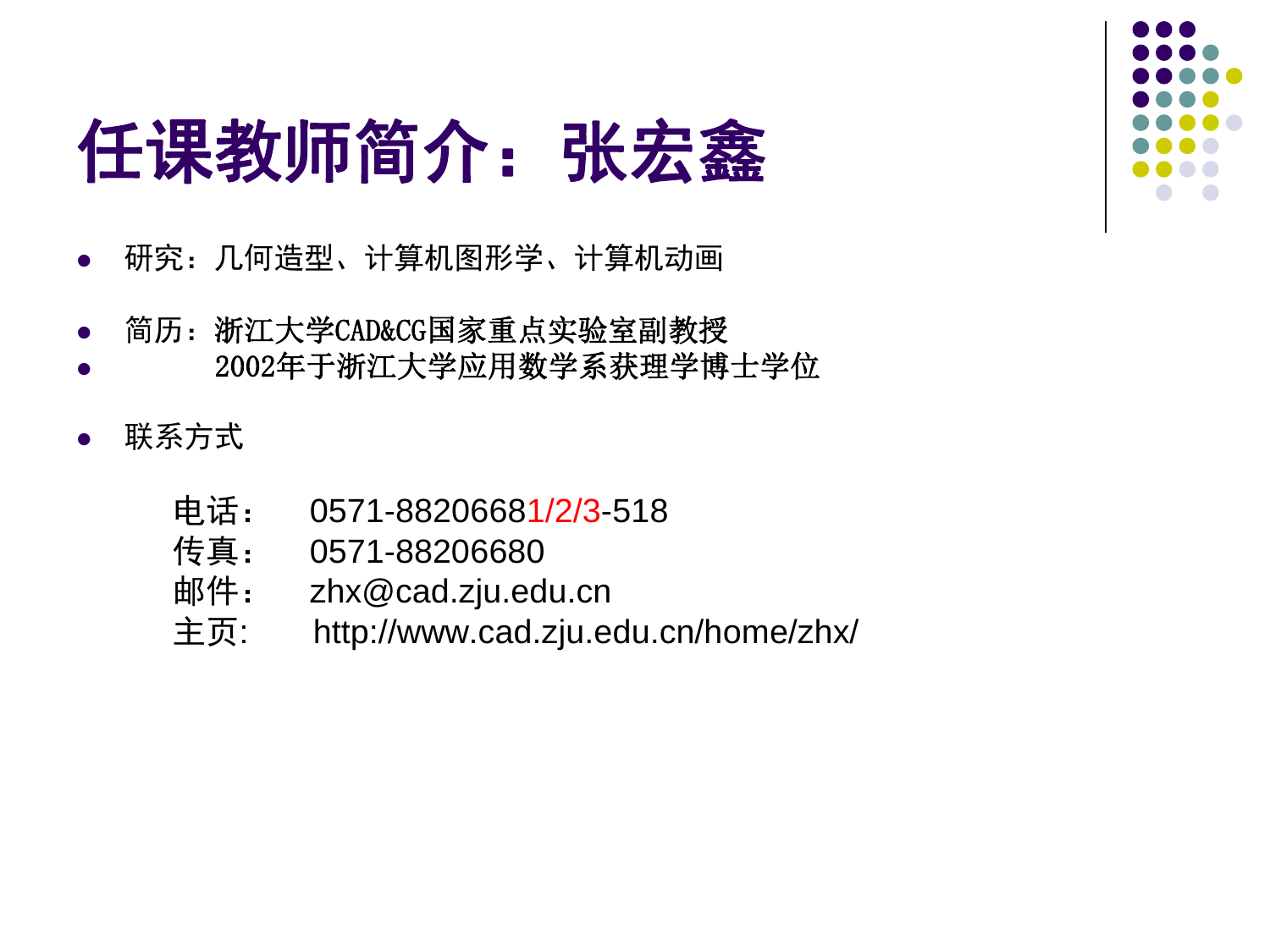



### 统计学习初步

 从统计学习的角度,对计算机科学中如计算机视觉和模式识别等 领域中的非确定性建模方法进行考察

### 非线性优化求解技术

- 讲述主流非线性优化方法及其相关特性比较
- 偏微分方程
	- 着重于介绍level-set方法,椭圆方程和 Poisson方程的求解理论以 及相应应用与实现

### 应用泛函方法

 简要阐述泛函基本概念、基于泛函和变分方法的数学建模思想, 并将以工程的实际问题为例进行案例分析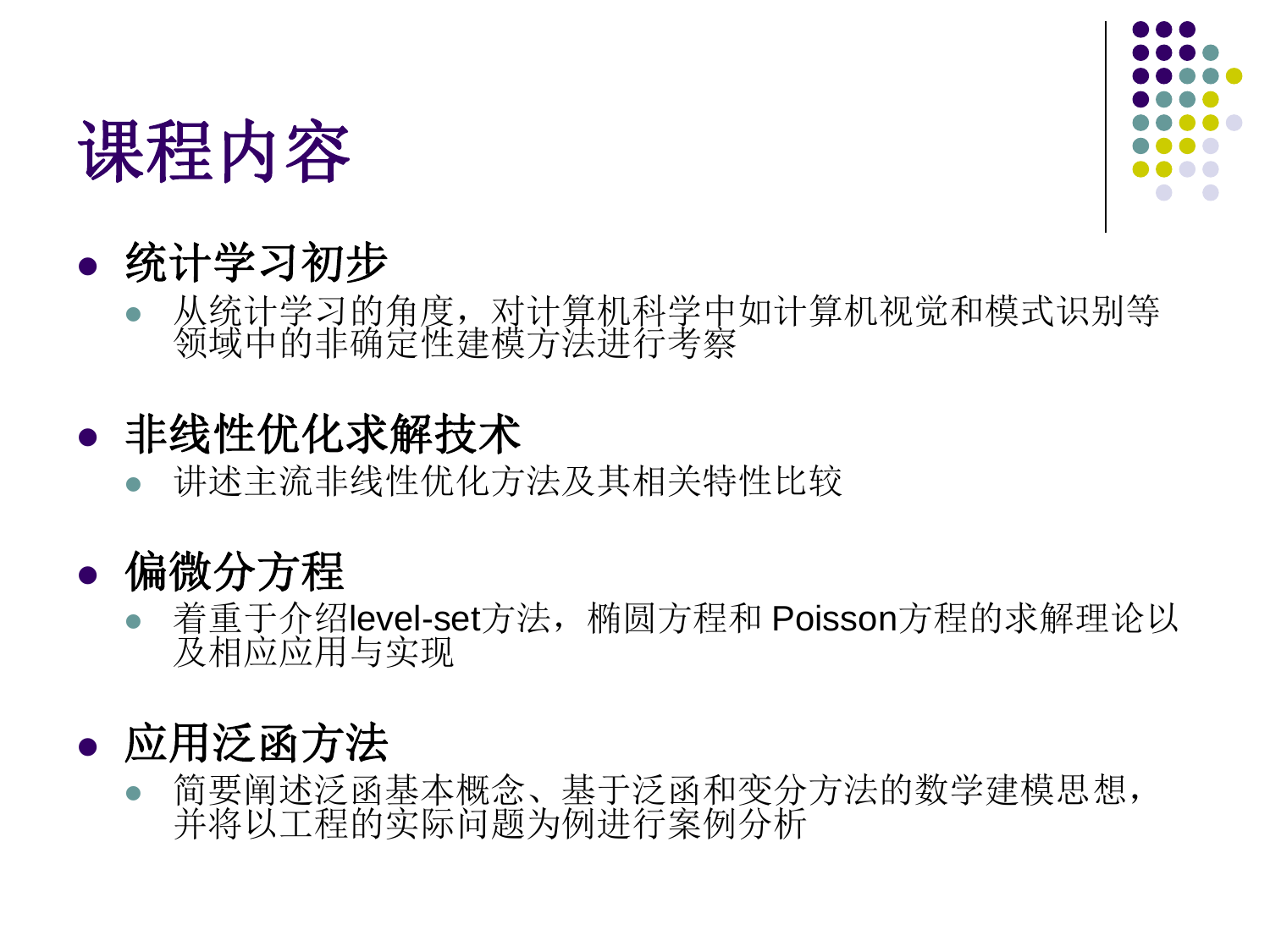## 教材与参考资料



#### **Pattern Classification (2nd ed.)**

- Richard O. Duda, Peter E. Hart and David G. Stork, Wiley Interscience.
- 最优化理论和方法

袁亚湘,孙文瑜,科学出版社。

- **Level set methods and dynamic implicit surfaces** 
	- Stanley Osher and Ronald Fedkiw. Springer, 2003.

#### **Functional Analysis (2nd ed.)**

 Walter Rudin. 机械工业出版社(引进), 2003.

#### 主要参考资料

- **Information Theory, Inference, and Learning Algorithms**
	- David MacKay.

#### **Machine Learning**

- Tom Mitchell, McGraw-Hill.机械工业 出版社(引进), 2003.
- **Differential Equations with Boundary-Value Problems** (5th ed.)
	- Dennis G.Zill, Michael R.Cullen. 机械 工业出版社(引进), 2003.

#### **Numerical Recipes in C++**

 William H. Press, Saul A. Teykolsky, William T. Vettering and Brian P. Flannery. 电子工业出版社(引进), 2003.

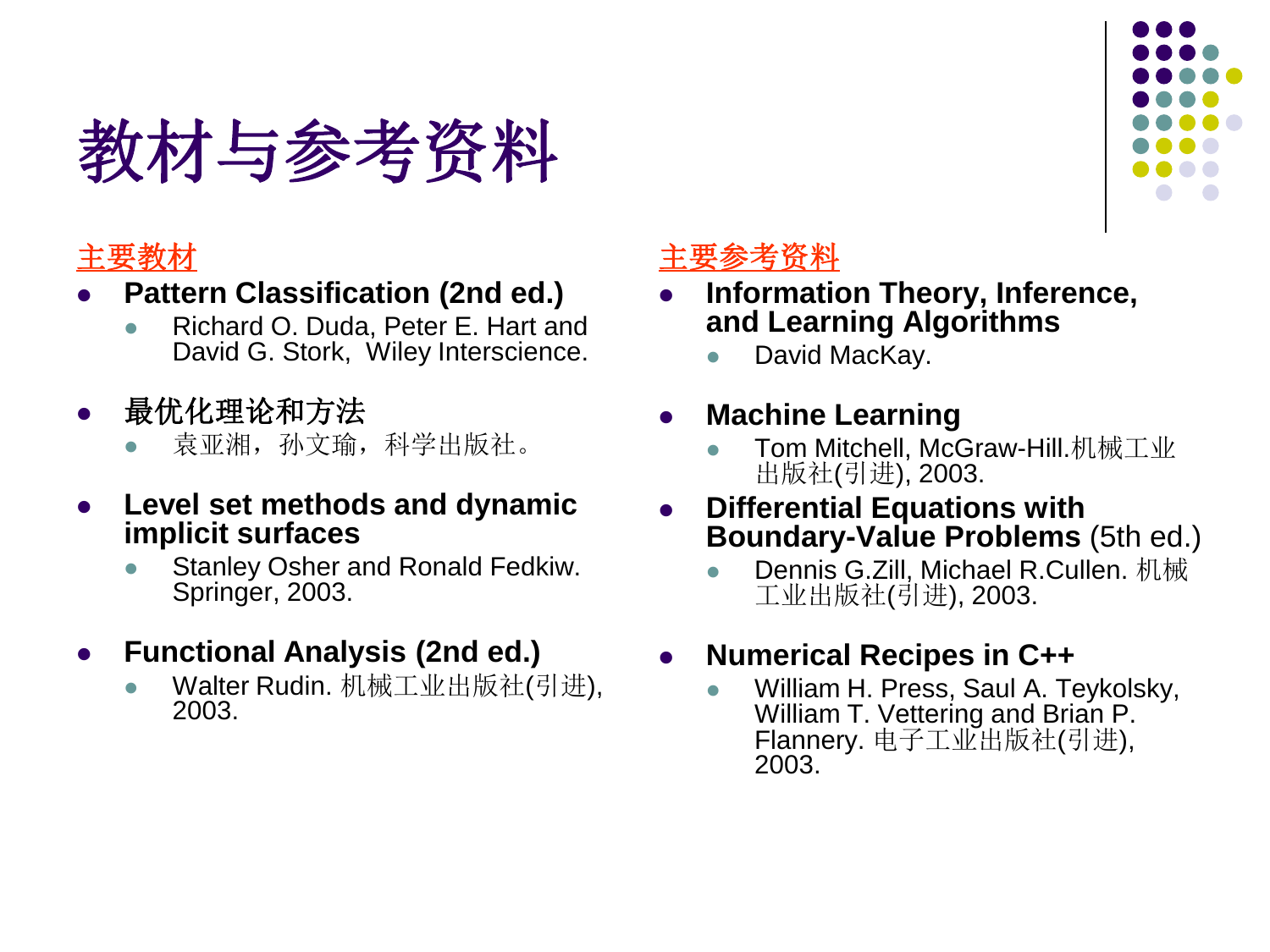



<http://www.cad.zju.edu.cn/home/zhx/csmath/>

- Dokuwiki系统
- 登陆帐号: 个人学号
- 初始密码: math123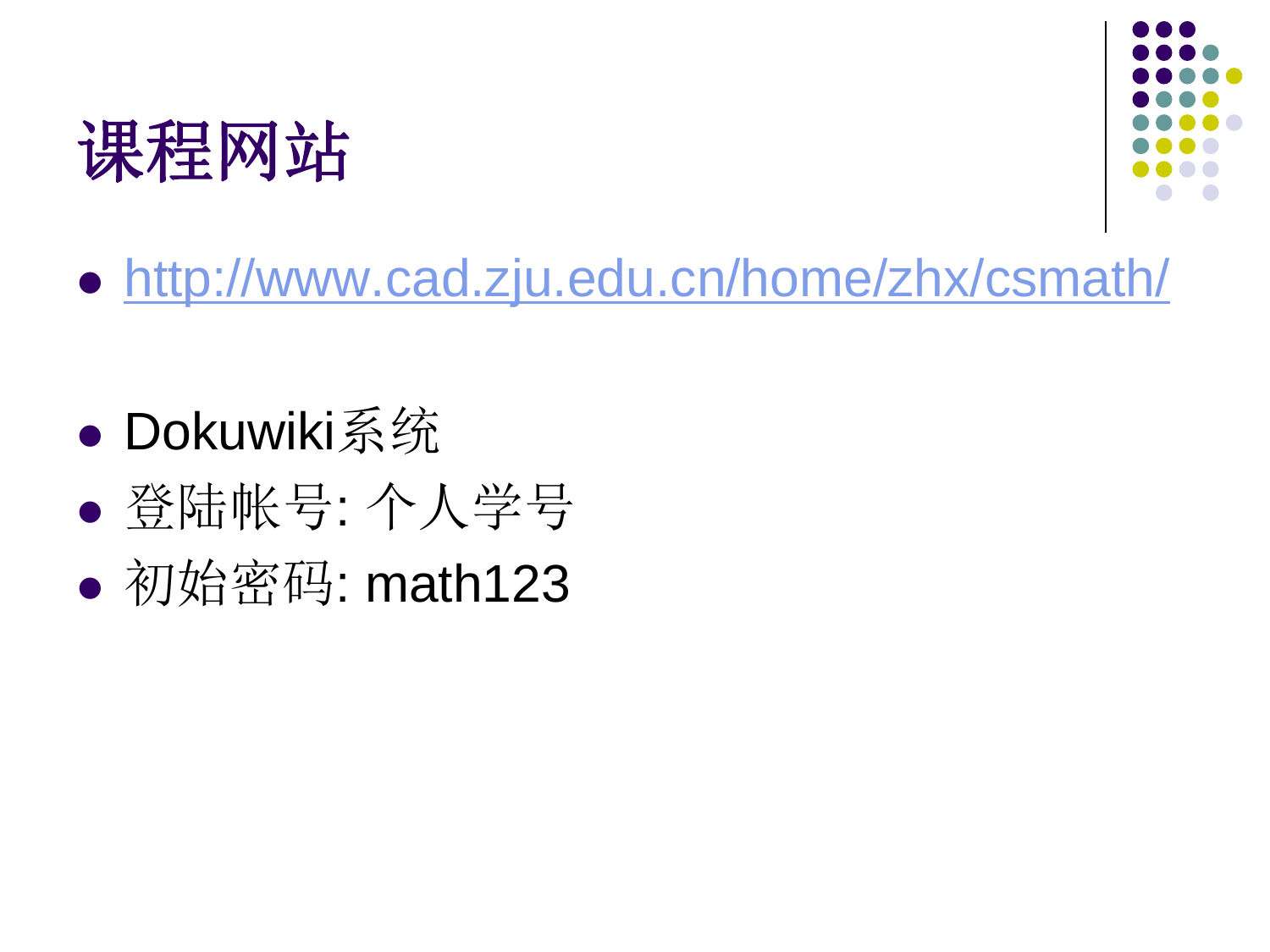

 用wiki完成课堂笔记 不定期的课堂小作业

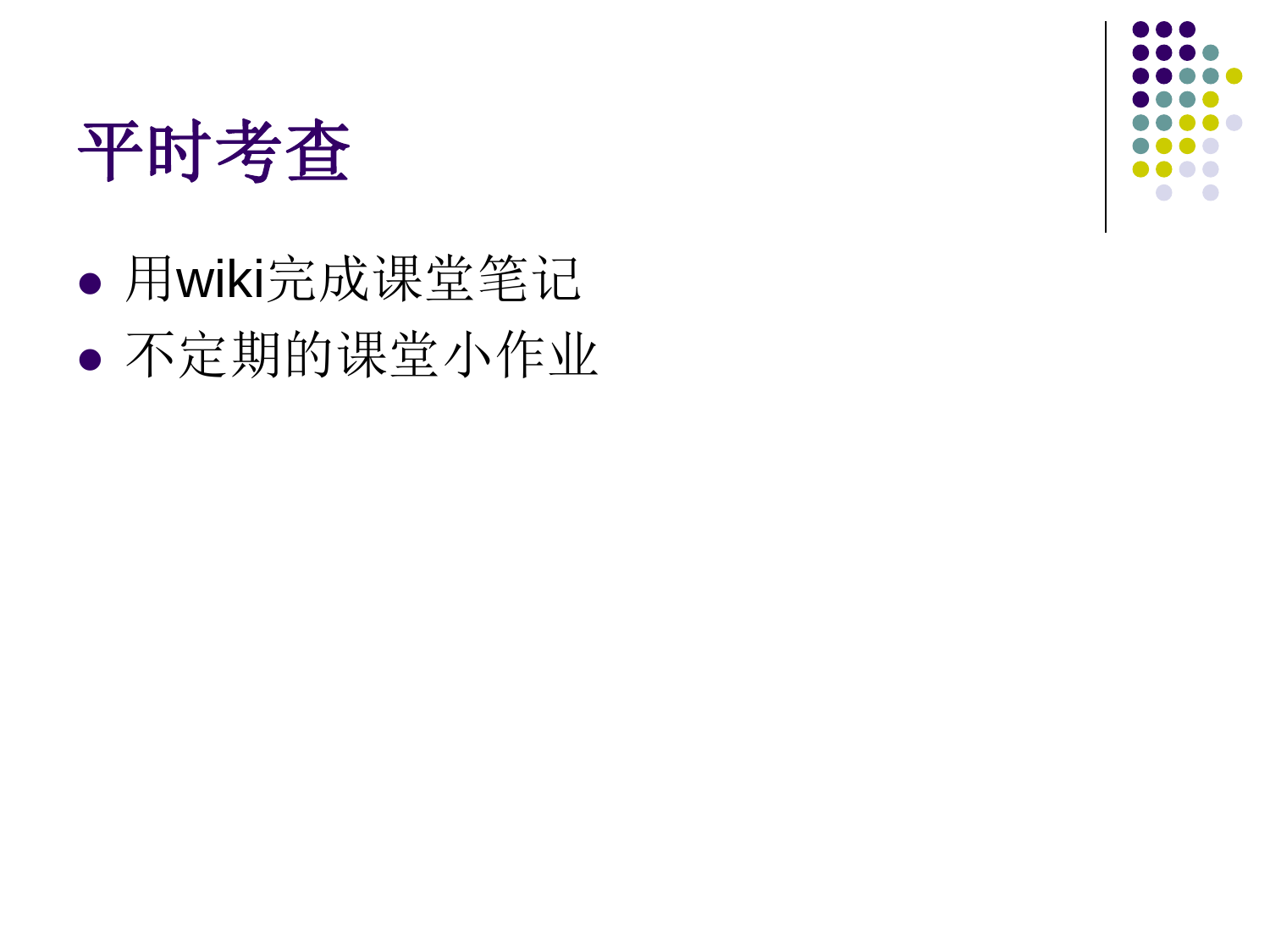### **Final report**

- 每个短学期提交一个课程报告
- 截止日期:
	- 春季学期: **2010/05/01**
	- 夏季学期:**2010/08/01**
	- 及早提交,及早获取成绩!
- 评价:
	- 基本评价:**80%**(翻译,理解,自己的体会)
	- 附加评价:**20%**(提交论文的算法实现,附程序及说明,最 好能有源程序或者核心代码片段)

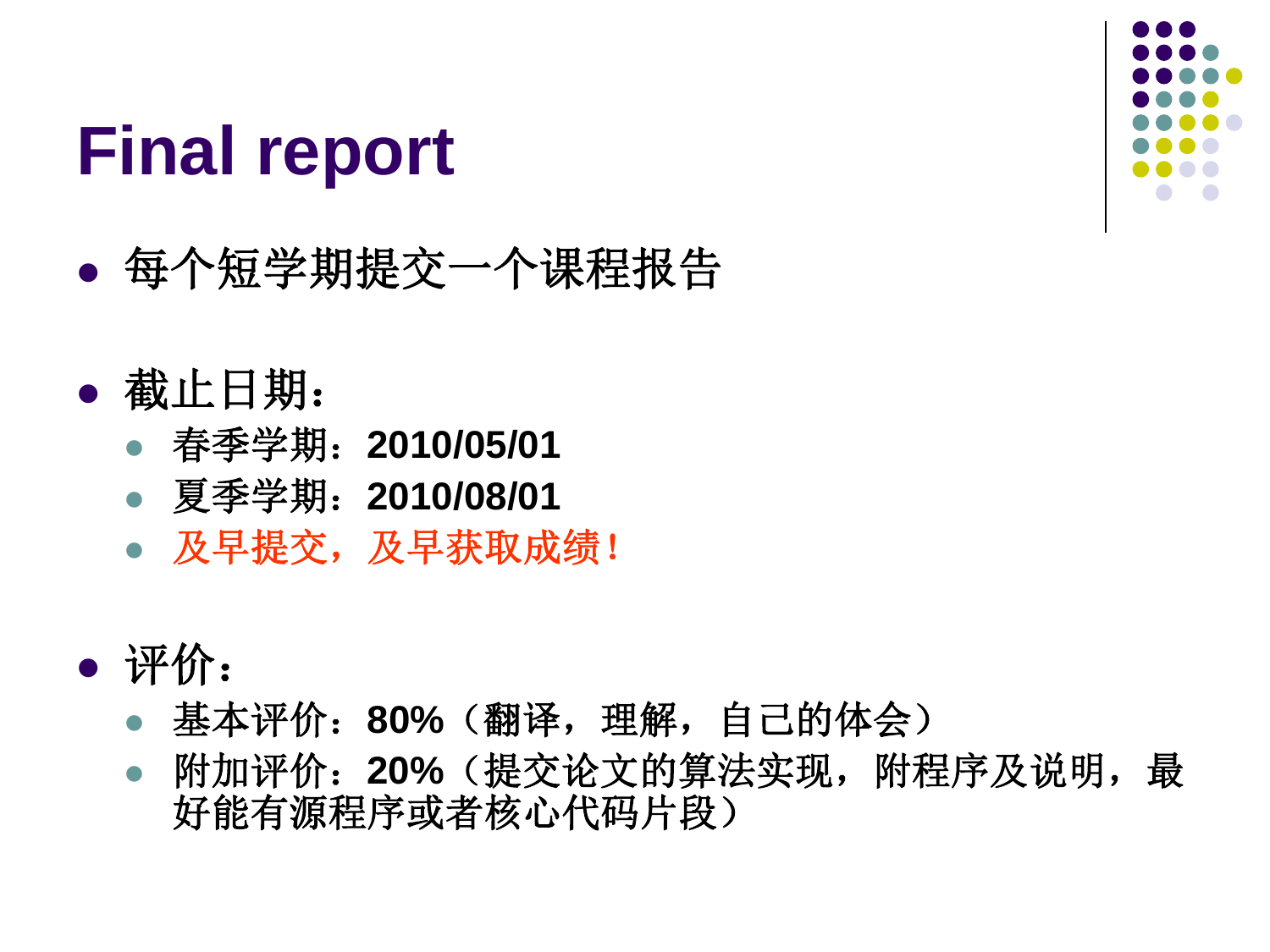## **Final report**

- Paper reading report.
	- Read a typical learning paper. Report the main idea and your own opinions.
		- Paper source:
			- ACM SIGGRAPH / EUGROGRAPHICS / SCA / Pacific Graphics,
			- **ICCV / ECCV / ACCV, CVPR,**
			- NIPS / ICML / IJCAI / UAI / AAAI
			- SIGMOD, SIGKDD
			- Corresponding Journals …
		- Paper database: T. B. D.
			- Mendeley: http://www.mendeley.com/
	- Report can be in English or Chinese

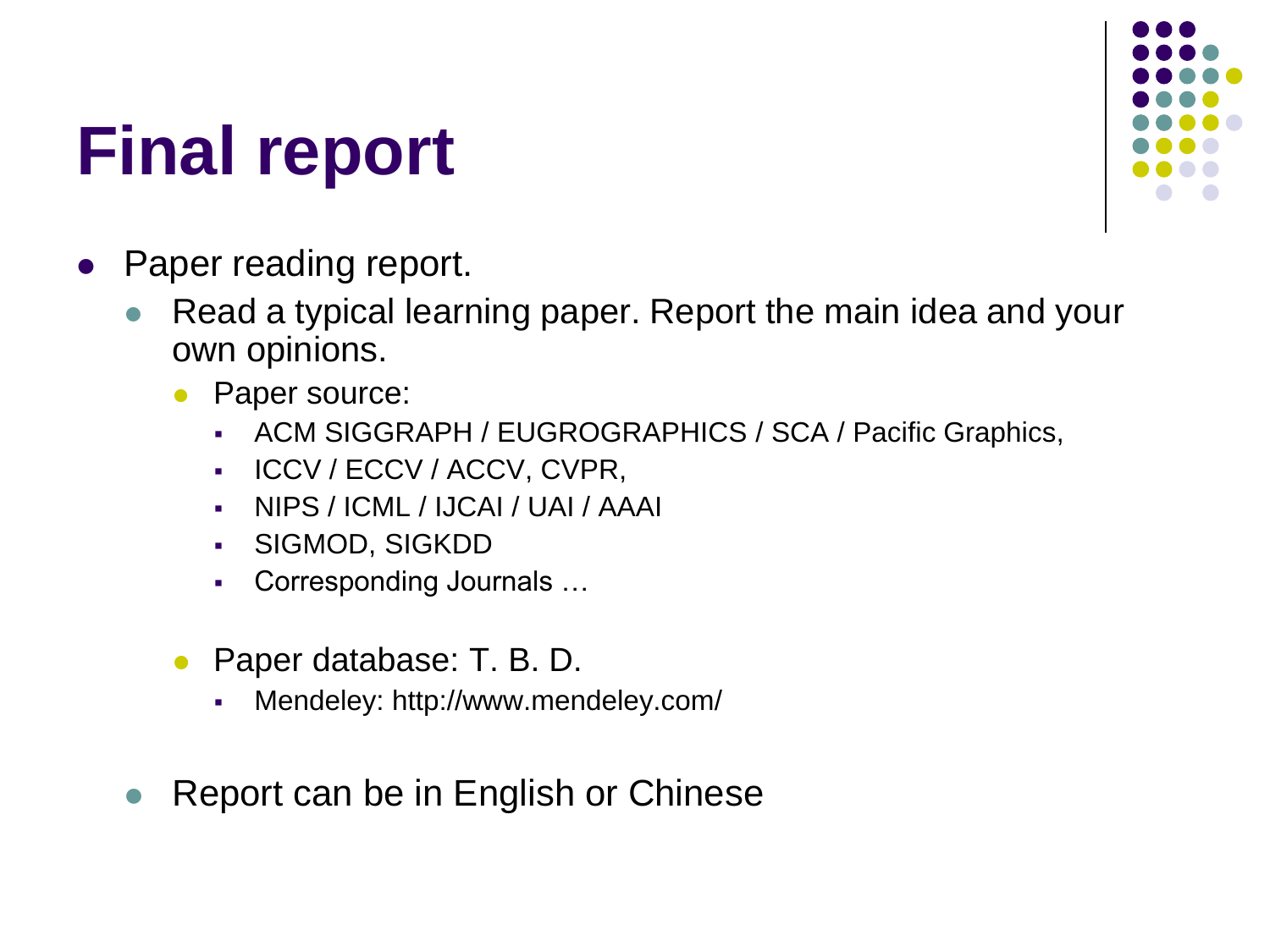## **Final report**



- Send you report to [zhx@cad.zju.edu.cn](mailto:zhx@cad.zju.edu.cn)
- In PDF format
- 文件名:
	- 学号.姓名.春/夏.pdf
	- 例: 00005555.张三.夏.pdf
- 邮件
	- 名称: 计算机应用数学作业2010春/夏
	- 内容: 注明姓名, 学号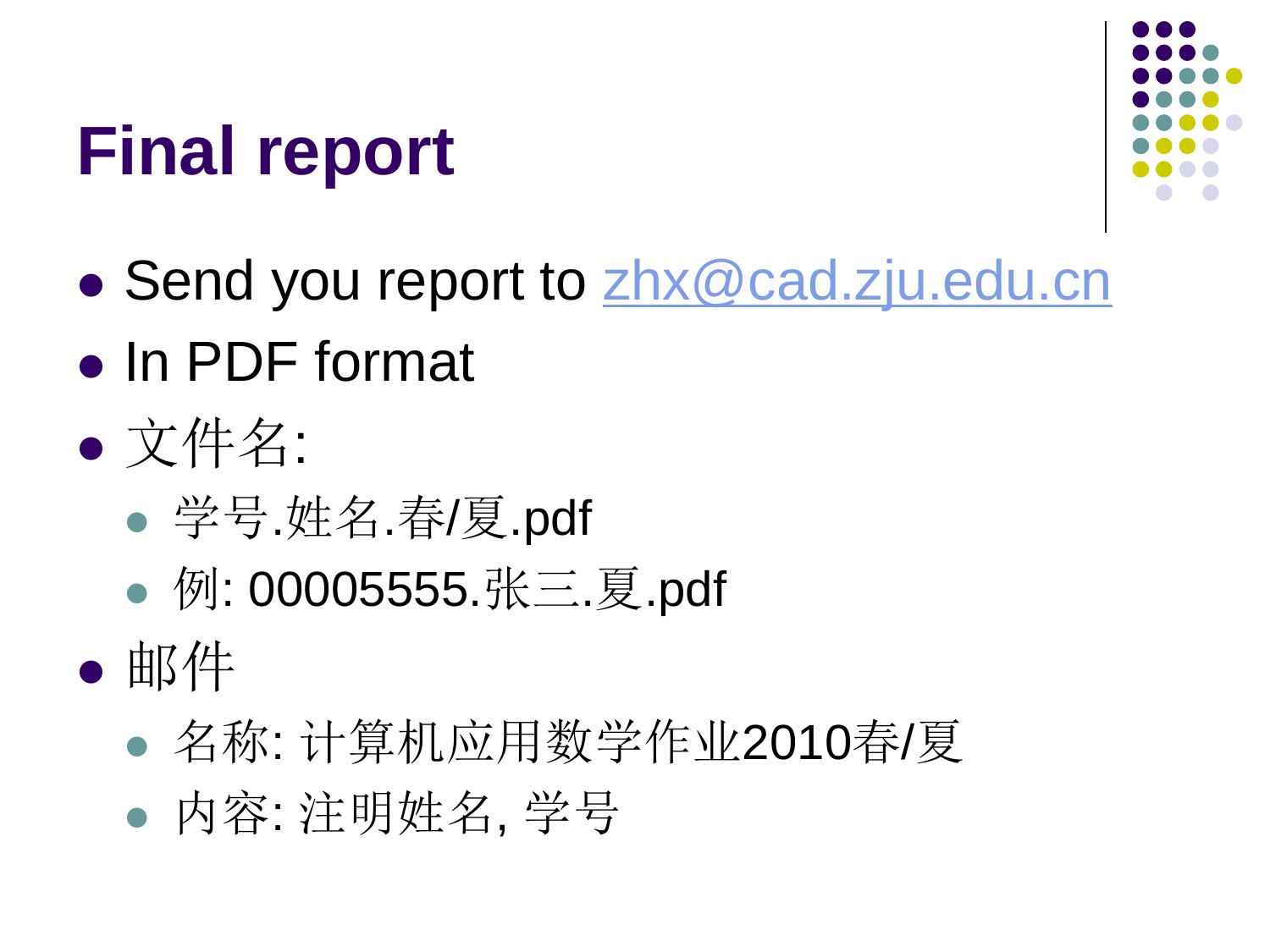## 竺可桢校长的话

### 诸位在校,有两个问题要自己问问 第一,来浙大做什么?



### 第二,将来毕业后要做一个什么样的人?





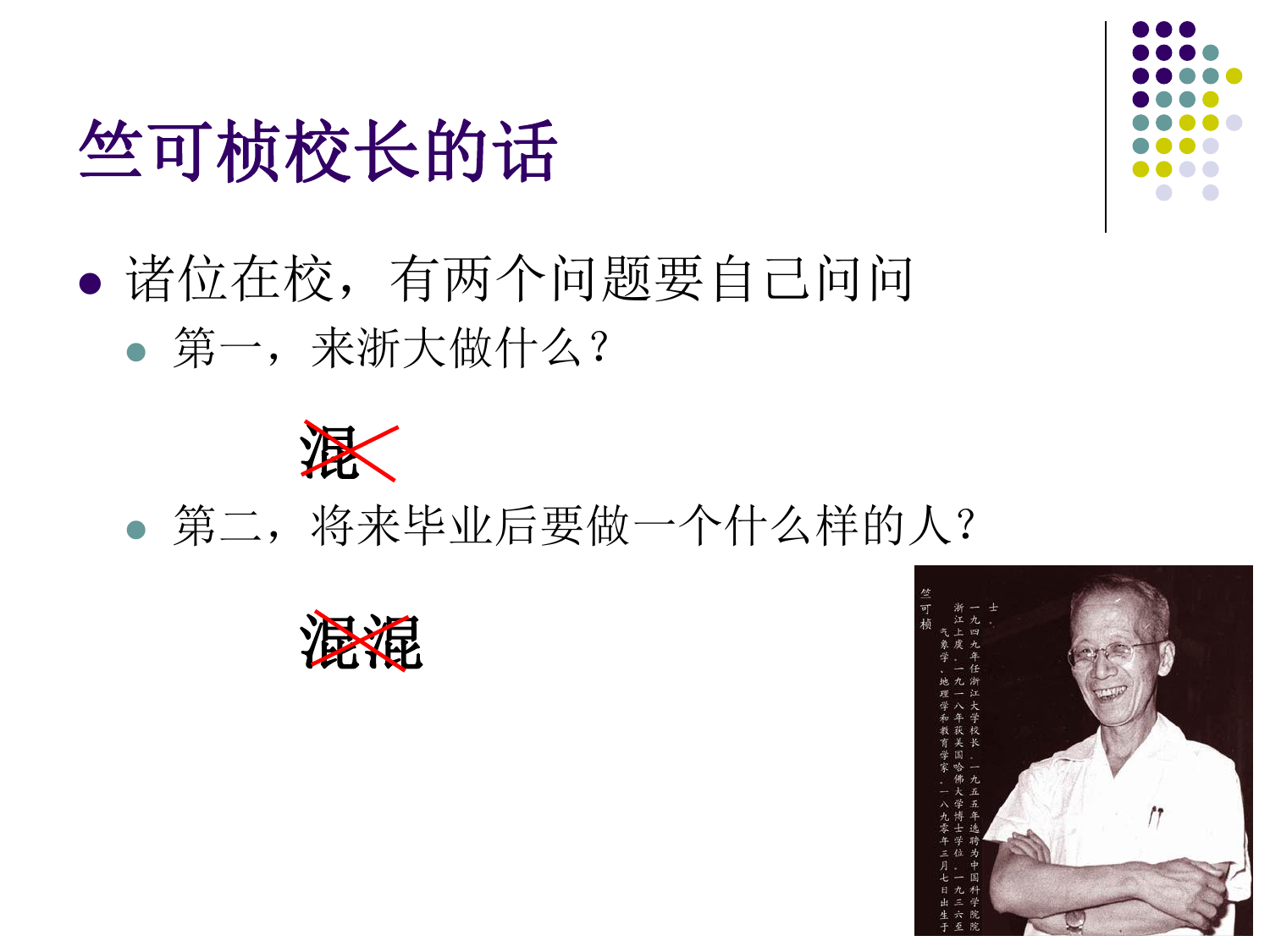## 竺可桢校长的话



 你们要做将来的领袖,不仅求得一点专门的知 识就足够,必须具有清醒而富有理智的头脑, 明辨是非而不徇利害的气概,沉思远虑,不肯 盲从的习惯,而同时还要有健全的体格,肯吃 苦耐劳,牺牲自己努力为公的精神。这几点是 做领袖所不可缺乏的条件。